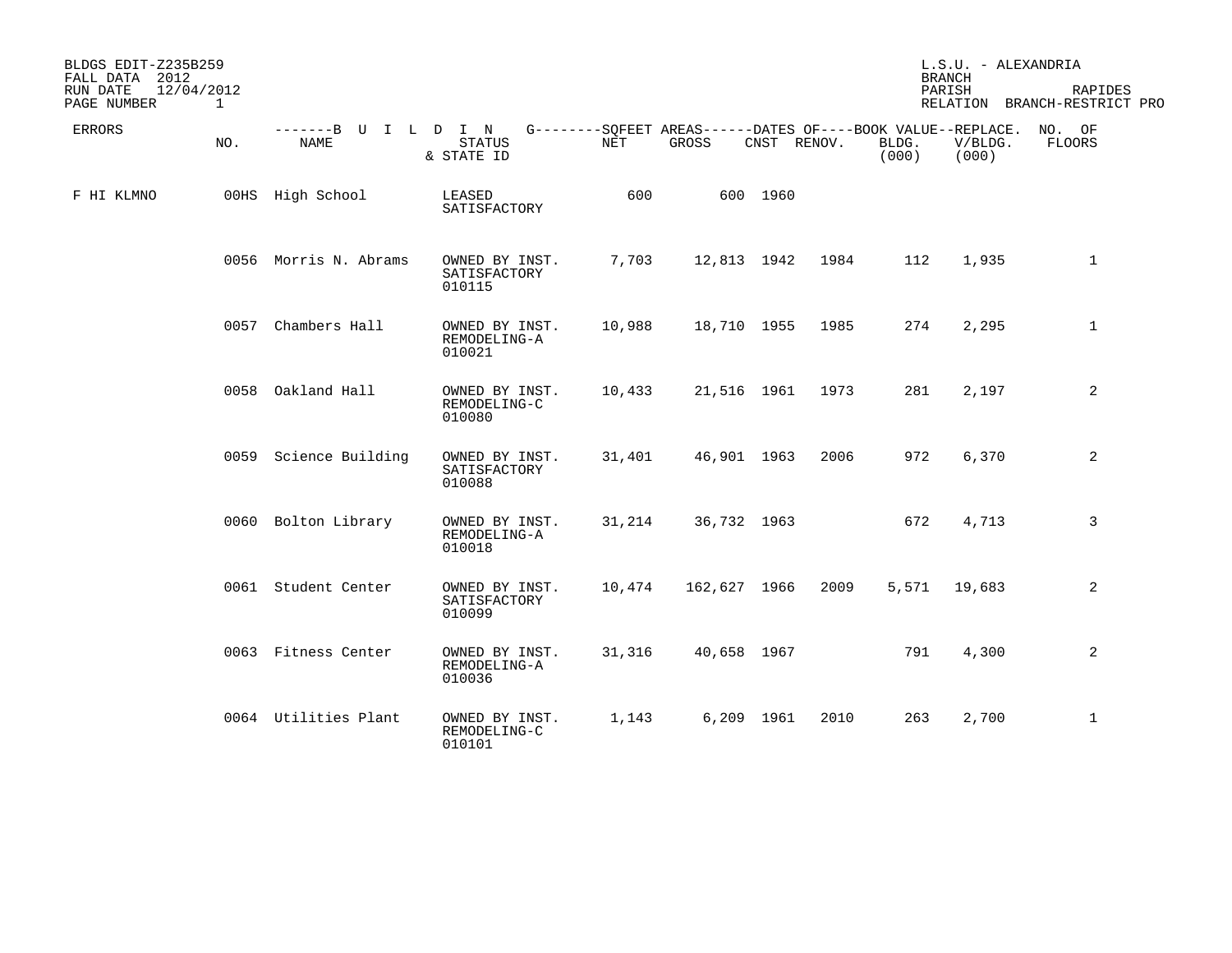| BLDGS EDIT-Z235B259<br>FALL DATA 2012 |     |                                        |                                          |        |                                                                      |             | L.S.U. - ALEXANDRIA<br><b>BRANCH</b> |                |                  |                                         |
|---------------------------------------|-----|----------------------------------------|------------------------------------------|--------|----------------------------------------------------------------------|-------------|--------------------------------------|----------------|------------------|-----------------------------------------|
| 12/04/2012<br>RUN DATE<br>PAGE NUMBER | 2   |                                        |                                          |        |                                                                      |             |                                      |                | PARISH           | RAPIDES<br>RELATION BRANCH-RESTRICT PRO |
| ERRORS                                | NO. | -------B U I L D I N<br>NAME           | <b>STATUS</b><br>& STATE ID              | NET    | G--------SOFEET AREAS------DATES OF----BOOK VALUE--REPLACE.<br>GROSS | CNST RENOV. |                                      | BLDG.<br>(000) | V/BLDG.<br>(000) | NO. OF<br>FLOORS                        |
|                                       |     | 0065 F. H. Coughlin Hal OWNED BY INST. | REMODELING-B<br>010053                   | 22,957 | 37,698 1979                                                          |             |                                      | 2,185          | 5,217            | 2                                       |
|                                       |     | 0066 Golf Storage Build                | OWNED BY INST.<br>SATISFACTORY<br>010037 | 1,015  |                                                                      | 1,715 1978  | 1995                                 | 7              | 32               | $\mathbf{1}$                            |
|                                       |     | 0067 Waterwell Complex                 | OWNED BY INST.<br>SATISFACTORY<br>010103 | 329    |                                                                      | 329 1945    | 2009                                 | $\mathbf{3}$   | 1,047            | $\mathbf{1}$                            |
|                                       |     | 0068 Avoyelles Hall                    | OWNED BY INST.<br>SATISFACTORY<br>010016 | 6,342  |                                                                      | 8,756 1941  | 2006                                 | 178            | 854              | $\mathbf{1}$                            |
|                                       |     | 0070 Dean's Residence                  | OWNED BY INST.<br>REMODELING-A<br>010025 | 2,245  |                                                                      | 2,438 1945  | 1963                                 | 15             | 192              | 2                                       |
|                                       |     | 0071 Human Resource Man                | OWNED BY INST.<br>REMODELING-A<br>010085 | 1,092  |                                                                      | 1,440 1945  | 1992                                 | 11             | 91               | $\mathbf{1}$                            |
|                                       |     | 0072 Residence #2                      | OWNED BY INST.<br>REMODELING-A<br>010086 | 1,742  |                                                                      | 1,887 1945  | 1963                                 | 13             | 139              | $\mathbf{1}$                            |
|                                       |     | 0073 Residence #1                      | OWNED BY INST.<br>REMODELING-A<br>010087 | 1,742  |                                                                      | 1,887 1945  | 1963                                 | 13             | 144              | $\mathbf{1}$                            |
|                                       |     | 0074 Storage Building                  | OWNED BY INST.<br>REMODELING-C<br>010045 | 834    |                                                                      | 884 1971    |                                      | 21             | 18               | $\mathbf{1}$                            |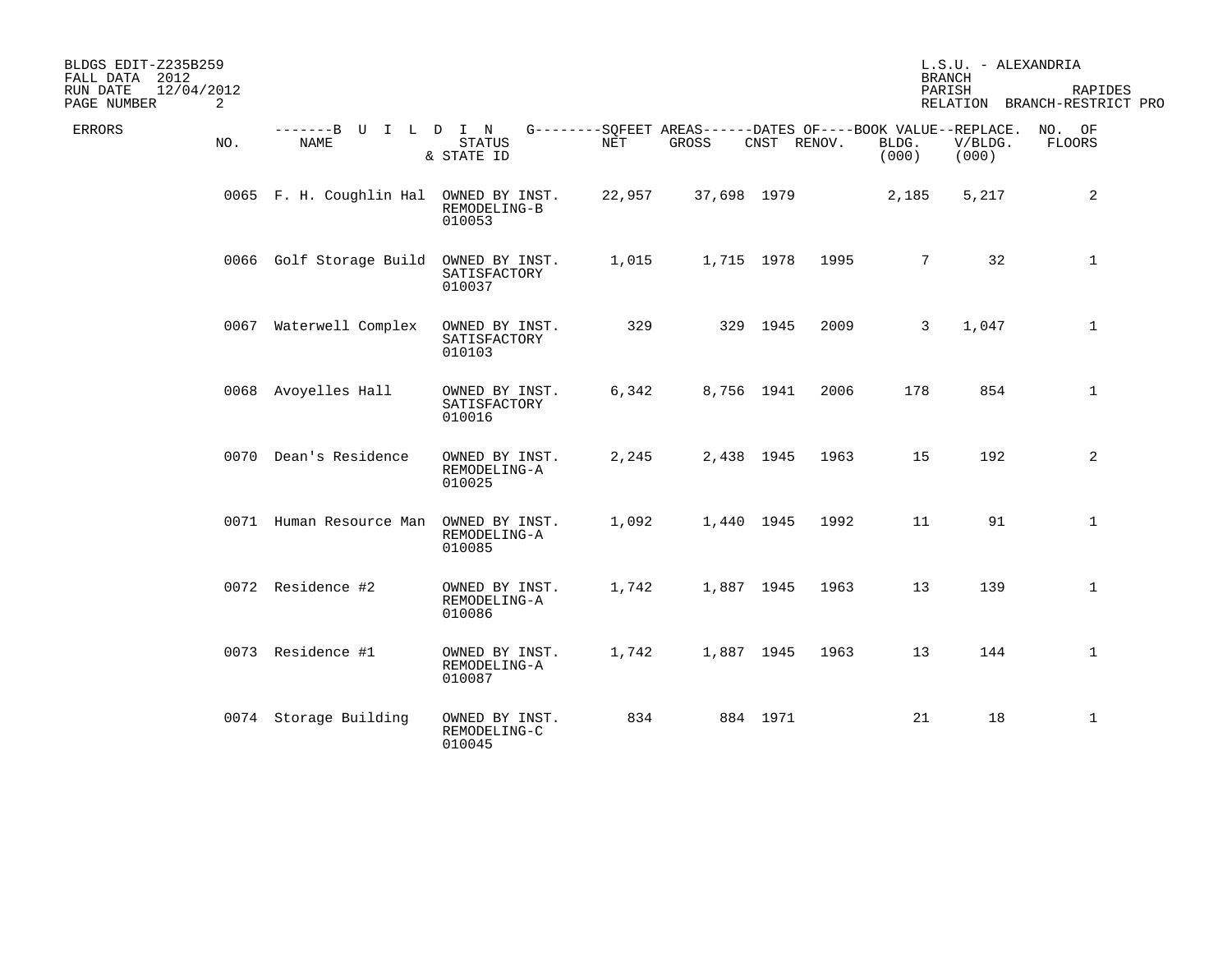| BLDGS EDIT-Z235B259<br>FALL DATA 2012 |     |                                        |                                          |        |                                                                      |             | L.S.U. - ALEXANDRIA<br><b>BRANCH</b> |                |                  |                                         |
|---------------------------------------|-----|----------------------------------------|------------------------------------------|--------|----------------------------------------------------------------------|-------------|--------------------------------------|----------------|------------------|-----------------------------------------|
| 12/04/2012<br>RUN DATE<br>PAGE NUMBER | 3   |                                        |                                          |        |                                                                      |             |                                      |                | PARISH           | RAPIDES<br>RELATION BRANCH-RESTRICT PRO |
| ERRORS                                | NO. | -------B U I L D I N<br>NAME           | <b>STATUS</b><br>& STATE ID              | NET    | G--------SOFEET AREAS------DATES OF----BOOK VALUE--REPLACE.<br>GROSS | CNST RENOV. |                                      | BLDG.<br>(000) | V/BLDG.<br>(000) | NO. OF<br>FLOORS                        |
|                                       |     | 0075 Science Building S                | OWNED BY INST.<br>SATISFACTORY<br>010035 | 100    |                                                                      | 100 1972    | 2008                                 | 10             | 3                | $\mathbf{1}$                            |
|                                       |     | 0077 Facility Services                 | OWNED BY INST.<br>REMODELING-A<br>010081 | 14,938 | 16,123 1984                                                          |             |                                      | 365            | 357              | $\mathbf{1}$                            |
|                                       |     | 0100 Children's Center                 | OWNED BY INST.<br>SATISFACTORY<br>012811 | 3,229  | 4,279 1999                                                           |             |                                      | 410            | 4,614            | $\mathbf{1}$                            |
|                                       |     | 0109 Bo Nipper Building                | OWNED BY INST.<br>SATISFACTORY<br>014781 | 5,453  | 8,727 2004                                                           |             |                                      | 153            | 911              | $\mathbf{1}$                            |
|                                       |     | 0111 Museum of Art                     | LEASED<br>SATISFACTORY<br>L14824         | 1,887  | 1,887 2003                                                           |             |                                      |                | 4,240            | 3                                       |
|                                       |     | 0112 Biological Science OWNED BY INST. | SATISFACTORY<br>014285                   | 528    |                                                                      | 528 2006    |                                      | 49             | 28               | $\mathbf{1}$                            |
|                                       |     | 0113 Epps House                        | OWNED BY INST.<br>SATISFACTORY<br>013657 | 1,656  | 1,656 2003                                                           |             | 2010                                 | $\mathbf{1}$   | 89               | $\mathbf{1}$                            |
|                                       |     | 0114 Tennis Court Stora                | OWNED BY INST.<br>SATISFACTORY<br>014284 | 100    |                                                                      | 100 2006    |                                      | $\mathbf 1$    | 5                | $\mathbf{1}$                            |
|                                       |     | 0115 Paint Shed                        | OWNED BY INST.<br>REMODELING-A<br>010090 | 126    |                                                                      | 126 1983    |                                      | 5              | 5                | $\mathbf{1}$                            |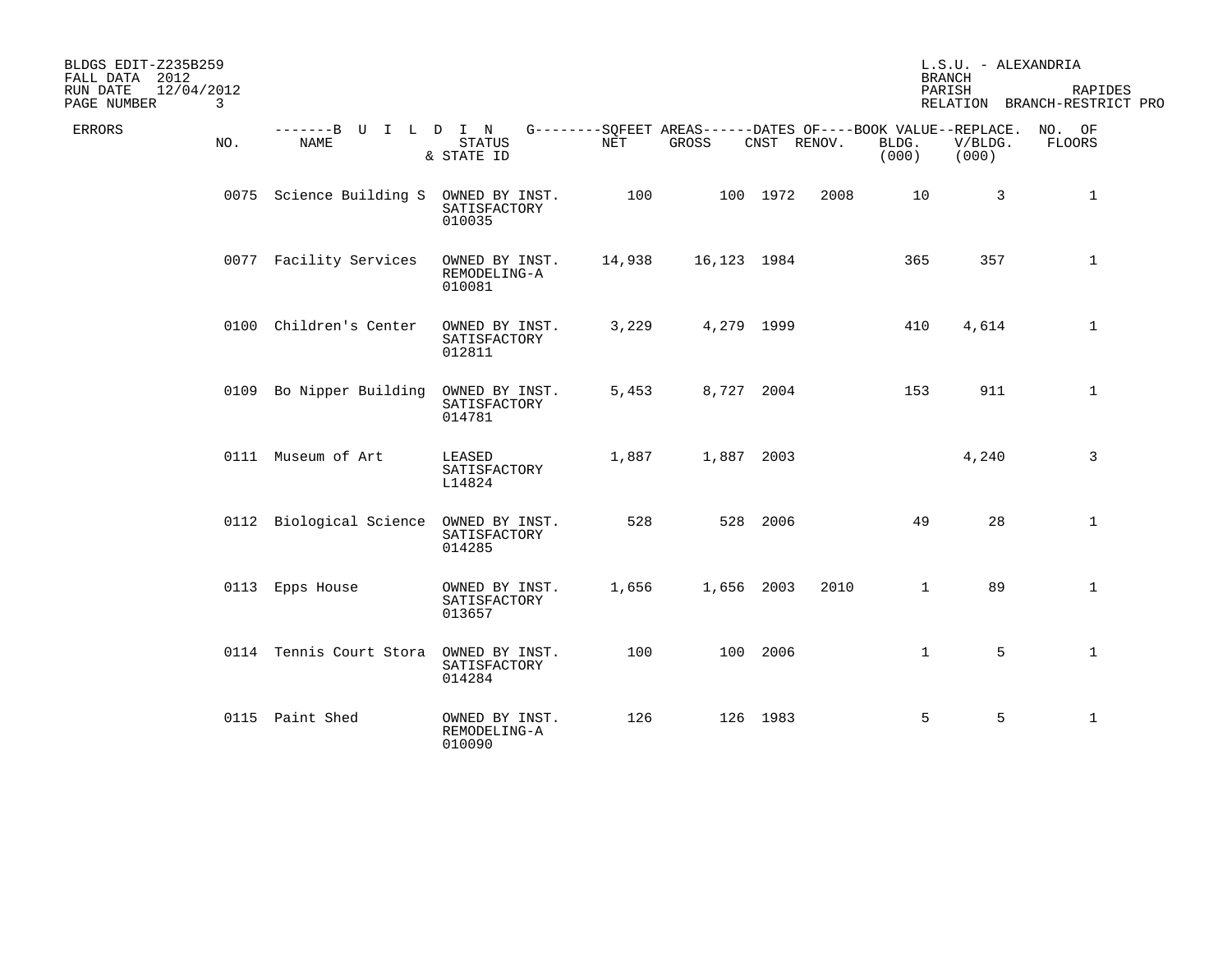| BLDGS EDIT-Z235B259<br>2012<br>FALL DATA   |                    |                                          |        |        |                                                                               |                | L.S.U. - ALEXANDRIA<br><b>BRANCH</b> |                                |
|--------------------------------------------|--------------------|------------------------------------------|--------|--------|-------------------------------------------------------------------------------|----------------|--------------------------------------|--------------------------------|
| 12/04/2012<br>RUN DATE<br>PAGE NUMBER<br>4 |                    |                                          |        |        |                                                                               |                | PARISH<br><b>RELATION</b>            | RAPIDES<br>BRANCH-RESTRICT PRO |
| <b>ERRORS</b><br>NO.                       | L.<br>NAME         | I N<br>D<br><b>STATUS</b><br>& STATE ID  | NET    | GROSS  | G--------SQFEET AREAS------DATES OF----BOOK VALUE--REPLACE.<br>CNST<br>RENOV. | BLDG.<br>(000) | V/BLDG.<br>(000)                     | NO. OF<br>FLOORS               |
| 0117                                       | Baseball/Softball  | OWNED BY INST.<br>SATISFACTORY<br>021035 | 1,216  | 1,216  | 2008                                                                          | 135            | 135                                  | 1                              |
| 0118                                       | MultiPurpose Acade | OWNED BY INST.<br>SATISFACTORY<br>022032 | 43,900 | 70,147 | 2011                                                                          | 11,516         | 11,516                               | 3                              |
| 1000                                       | The Oaks           | LEASED<br>SATISFACTORY<br>L15258         | 86,700 | 86,700 | 2006                                                                          |                |                                      | 2                              |
| 9901                                       | A.C. Buchanon Alli | LEASED<br>SATISFACTORY<br>L02842         | 1,420  | 1,420  | 2006                                                                          |                |                                      | 2                              |
| F HI KLMNO Q<br>9902                       | Business Education | LEASED<br>SATISFACTORY                   | 3,378  | 3,378  |                                                                               |                |                                      | 1                              |